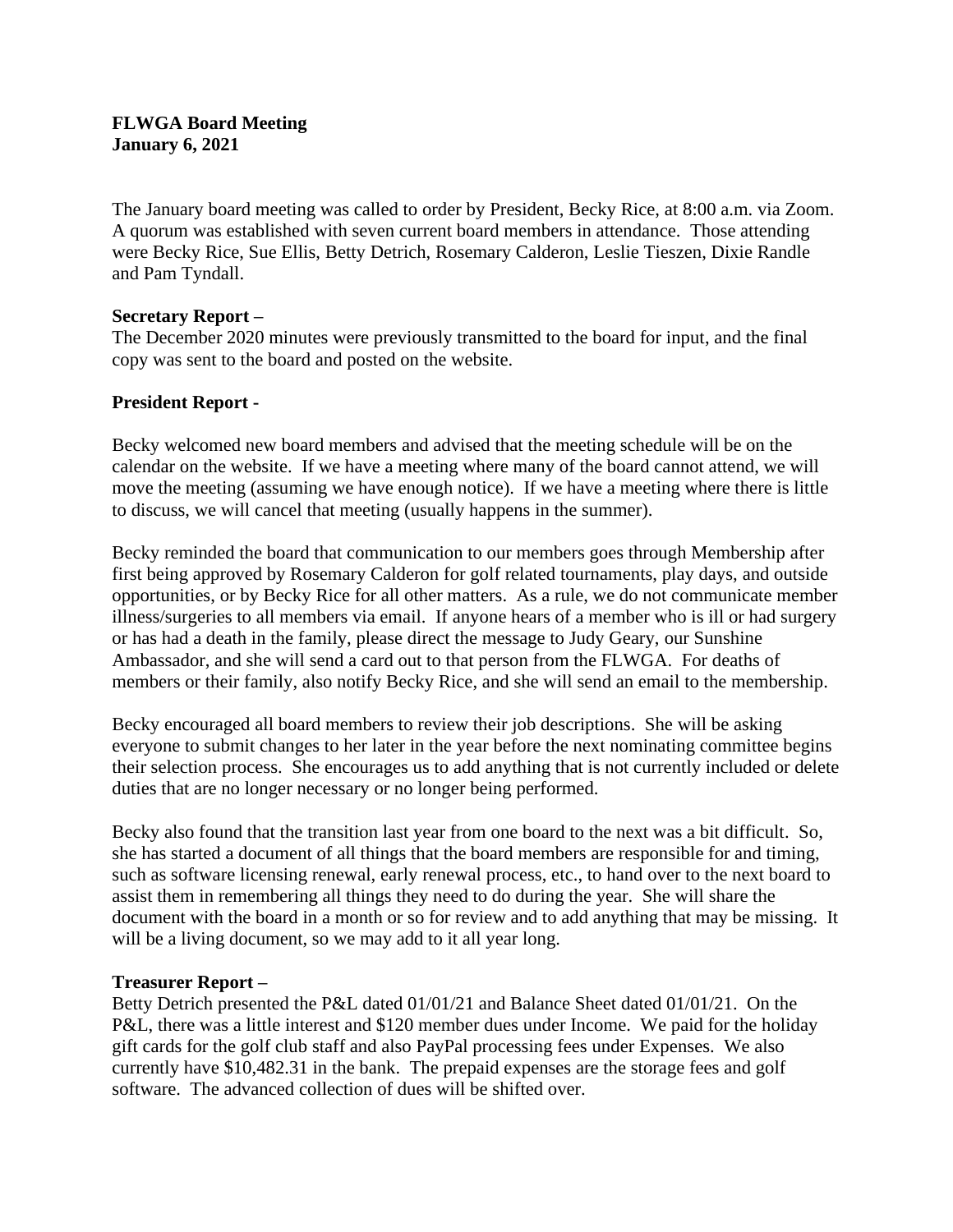Edna Adams is performing the 2020 Financial Annual Review and will have her findings completed and submitted by the next board meeting.

The Budget for 2021 (dated 1/6/2021) was also presented and discussed. Per Becky, due to COVID, we will not be having our usual Kick Off Party in February. Depending on when we are able to gather in large groups again, we **may** be able to have a "Welcome Back" party for all members. Accordingly, a "Welcome Back" party, a happy hour, and a Holiday Party are currently included in the budget, although neither the "Welcome Back" party nor the happy hour are currently included on the official calendar. For the golf events, golfers will pay for golf, prize fund and food (if any). The budgeted amount is for Rosemary to spend however she wants for each event (goodie bags, etc.). There is no budget for Match Play, because the cost is the responsibility of each player. We support the Night Golf event that is sponsored by Joe Washburn because he supports one of our events during the year. Under Administrative, Sponsor dollars are currently zero, although we left a line item for them, because they have been good to us in the past. Judy Merritt is responsible for sponsor dollars and she will provide us with updates. Revenue is based on the current membership of 138. Leslie reported on the status of collections and stated that it is difficult to estimate new members. After further discussion, a motion was made and seconded to accept the Budget, and by a unanimous vote of all board members, the Budget was accepted.

## **Membership Report –**

Leslie reported that the current membership count is 138. Thirteen members from last year did not rejoin, after having reached out to them a number of times. None of them have moved. She will post in Amenity Centers (when open) and Golf Course Ladies' Restroom, similar flyers from past years regarding membership.

### **Vice President Report -**

Sue reported that she has been busy updating the website. She still views things as a work in progress and welcomes input from the other board members. The golf software fees will come due in March, and we will discuss further as we get closer.

### **Golf Director Report –**

Coordinators: Rosemary reported that all coordinator positions have been filled.

Golf Events: Since we were able to successfully conduct a "Pandemic" scramble last year, we will be going forward with all golf events that were cancelled last year and conduct them similarly to the "Pandemic" scramble, that is, without a social, maintaining social distancing and check-in at starting hole, etc. Events will have themes and goodie bags. Since every player will be paying an entry fee, which includes a prize fund, all FLWGA members who wish to play in a Golf Event will have to have an established handicap in order to qualify. Since the new handicap system only requires 3-18 hole rounds (or 6-9 hole rounds), it should not be difficult for any player to obtain a handicap. The handicap does not have to be entered on a hole-by-hole basis, although that is the preference.